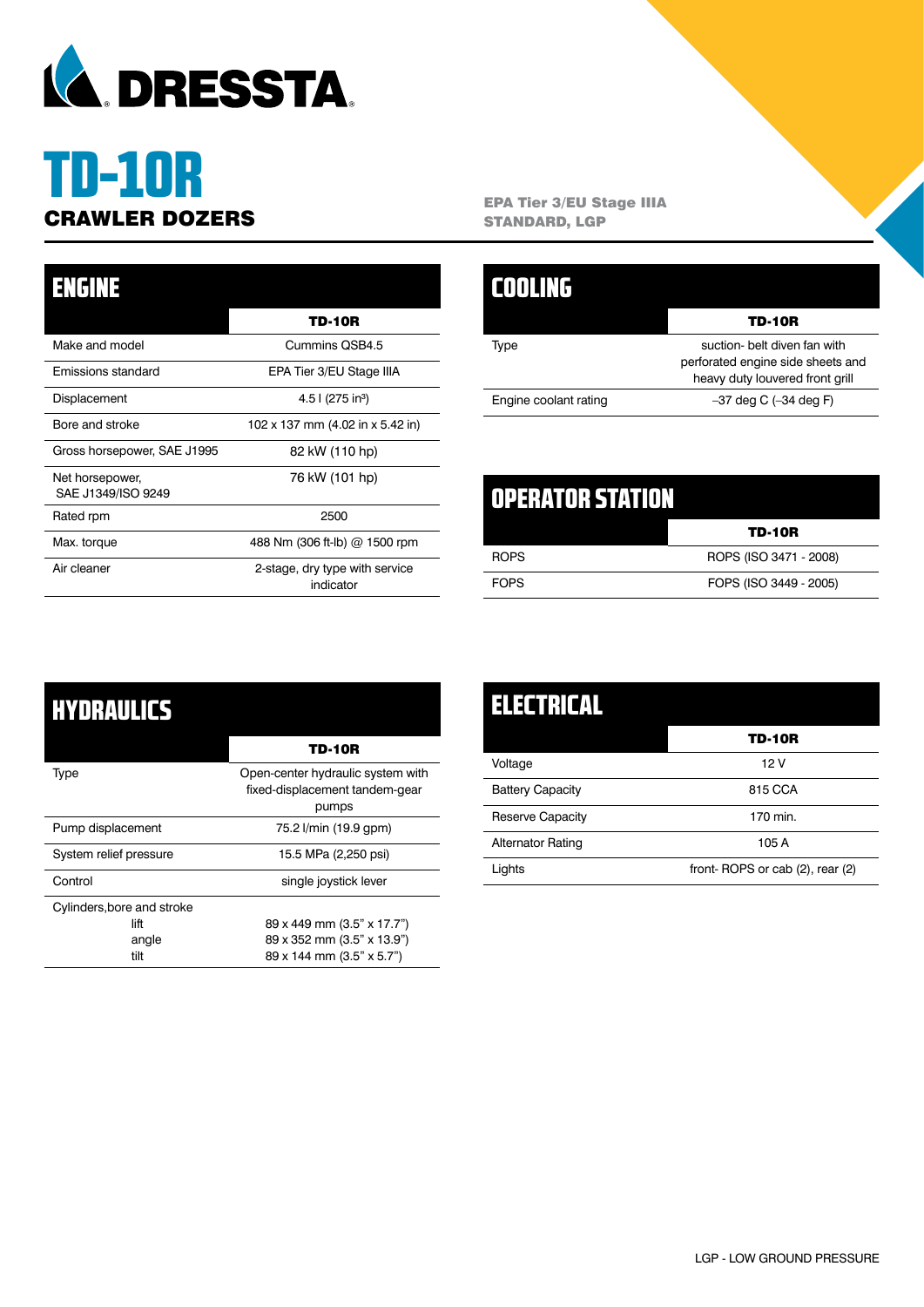## MACHINE DIMENSIONS

|                                        | <b>TD-10R</b>                   | <b>TD-10R LGP</b>            |
|----------------------------------------|---------------------------------|------------------------------|
| <b>Blade Type</b>                      | <b>6-WAY</b>                    | <b>6-WAY</b>                 |
| A Overall Height -Cab ROPS/FOPS        | 2.72 m (8 ft 11.2 in)           | 2.72 m (8 ft 11.2 in)        |
| <b>B</b> Grouser height                | 53.6 mm (2.11 in)               | 53.6 mm (2.11 in)            |
| <b>C</b> Ground clearance              | 381 mm (15 in)                  | 381 mm (15 in)               |
| D Overall length, base machine         | 3.10 m (10 ft 2 in)             | 3.10 m (10 ft 2 in)          |
| <b>E</b> Length with Blade             | 4.48 m (14 ft 8 in)             | 4.48 m (14 ft 8 in)          |
| <b>E1</b> Length with Blade and Ripper | 4.97 m (16 ft 3.7 in)           | 4.97 m (16 ft 3.7 in)        |
| <b>F</b> Blade Lift Height             | $0.87$ m $(34.2$ in)            | $0.87$ m $(34.2$ in)         |
| <b>G</b> Blade Digging Depth           | $0.42$ m (16.5 in)              | $0.42$ m (16.5 in)           |
| H Blade Cutting-Edge Angle, Adjustable | 8 deg (52 to 60 deg)            | 8 deg (52 to 60 deg)         |
| <b>Blade Width</b>                     | 2.97 m (9 ft 9 in)              | $3.05$ m $(10 ft)$           |
| J Blade Height                         | 993 mm (3 ft 3 in)              | 993 mm (3 ft 3 in)           |
| <b>SAE Capacity</b>                    | $2.15 \text{ m}^3$ (2.81 cu yd) | 2.21 $m^3$ (2.89 cu yd)      |
| <b>K</b> Blade Angle                   | 25 deg                          | 25 deg                       |
| L Overall Width with Blade Angled      | 2.75 m (9 ft 0 in)              | $2.81 \text{ m}$ (9 ft 3 in) |
| <b>M</b> Blade Tilt                    | $0.44$ m $(17.3$ in)            | $0.45$ m $(17.7$ in)         |
| N Track Length on Ground               | 2185 mm (86 in)                 | 2270 mm (89 in)              |
| <b>O</b> Width Over Track              | 2,190 mm (7 ft 2 in)            | 2,290 mm (7 ft 6 in)         |
| <b>P</b> Track Gauge                   | 1680 mm (66 in)                 | 1680 mm (66 in)              |



2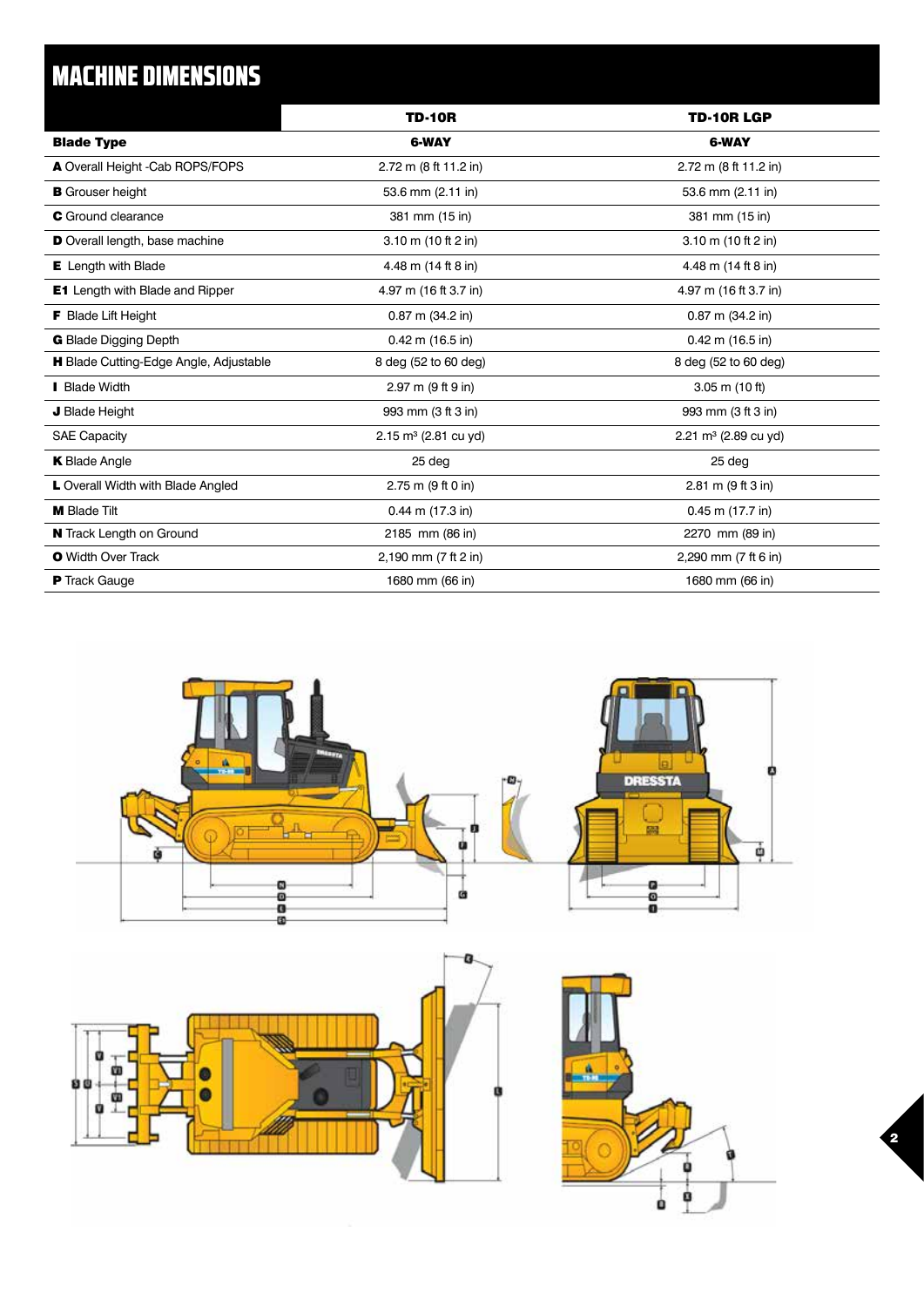### RIPPER

|                                                   | <b>TD-10R</b>          |  |
|---------------------------------------------------|------------------------|--|
| <b>Heavy-duty parallelogram</b><br>5-shank ripper |                        |  |
| Weight, complete (w/3 shanks)                     | 510 kg (1120 lb)       |  |
| Weight of Shank                                   | 9 kg (20 lb)           |  |
| Shank positions (vertical)                        | $\overline{2}$         |  |
| <b>Q</b> Maximum Penetration                      | 305 mm (12 in)         |  |
| <b>R</b> Maximum Clearance Under Tip              | 422 mm (16.6 in)       |  |
| <b>S</b> Overall Beam Width                       | 1.44 m $(4 ft 9 in)$   |  |
| <b>T</b> Slope Angle (full raise)                 | 34 deg                 |  |
| <b>U</b> Ripping Width                            | 1510 mm (4 ft 11.5 in) |  |
| V / V1 Spacing Center to Center                   | 343 mm (13.5 in)       |  |

| ▎▖▍▚▍▆▎▞▞░▜▆▌▌░▌▛▜▌░▘▍▆▌▐▝▜▝▞▆▗▙▀▎                                                                                          |                       |                       |  |
|-----------------------------------------------------------------------------------------------------------------------------|-----------------------|-----------------------|--|
|                                                                                                                             | TD-10R                | <b>TD-10R LGP</b>     |  |
| Base Weight (with 6-WAY<br>(blade, standard equipment,<br>Cab ROPS/FOPS, full fuel<br>tank, and 79-kg<br>[175 lb] operator) | 9525 kg<br>(21000 lb) | 9638 kg<br>(21248 lb) |  |
| <b>Optional Components</b>                                                                                                  |                       |                       |  |
| Ripper w/3 shanks                                                                                                           | 510 kg (1120 lb)      |                       |  |

| SERVICEMBILITY             |                    |
|----------------------------|--------------------|
|                            | TD-10R             |
| <b>Refill capacities</b>   |                    |
| <b>Fuel Tank</b>           | 170   (45 US gal)  |
| Cooling System             | 18.5 (4.9 US gal)  |
| Engine Oil                 | 11   (2.9 US gal)  |
| <b>Hydraulic Reservoir</b> | 70   (18.5 US gal) |
| Final Drive, Each Side     | 15.1   (4 US gal)  |

3

## UNDERCARRIAGE

|                                 | <b>TD-10R</b>                                                                                                                                      | <b>TD-10R LGP</b>                                                                                                                                  |
|---------------------------------|----------------------------------------------------------------------------------------------------------------------------------------------------|----------------------------------------------------------------------------------------------------------------------------------------------------|
| <b>Suspension</b>               | Rigid type                                                                                                                                         | Rigid type                                                                                                                                         |
| <b>Tracks</b>                   | large deep-heat-treated, sealed, and lubricated track<br>links and through-hardened, sealed, and lubricated<br>rollers for maximum wear resistance | large deep-heat-treated, sealed, and lubricated track<br>links and through-hardened, sealed, and lubricated<br>rollers for maximum wear resistance |
| <b>Track Gauge</b>              | 1680 mm (66 in)                                                                                                                                    | 1680 mm (66 in)                                                                                                                                    |
| <b>Track Shoe Width</b>         | 508 mm (20 in)                                                                                                                                     | 610 mm (24 in)                                                                                                                                     |
| Chain                           | Sealed and lubricated                                                                                                                              | Sealed and lubricated                                                                                                                              |
| Shoes, Each Side                | 39                                                                                                                                                 | 40                                                                                                                                                 |
| <b>Track Rollers, Each Side</b> | 6                                                                                                                                                  | 6                                                                                                                                                  |
| Track Length on Ground          | 2185 mm (86 in)                                                                                                                                    | 2265 mm (89 in)                                                                                                                                    |
| Ground Contact Area             | 22200 cm2 (3440 sq in)                                                                                                                             | 27700 cm2 (4294 sq in)                                                                                                                             |
| <b>Ground Pressure</b>          | 40.8 kPa (5.9 psi)                                                                                                                                 | 33.1 kPa (4.8 psi)                                                                                                                                 |
| <b>Track Pitch</b>              | 165 mm (6.5 in)                                                                                                                                    | 165 mm (6.5 in)                                                                                                                                    |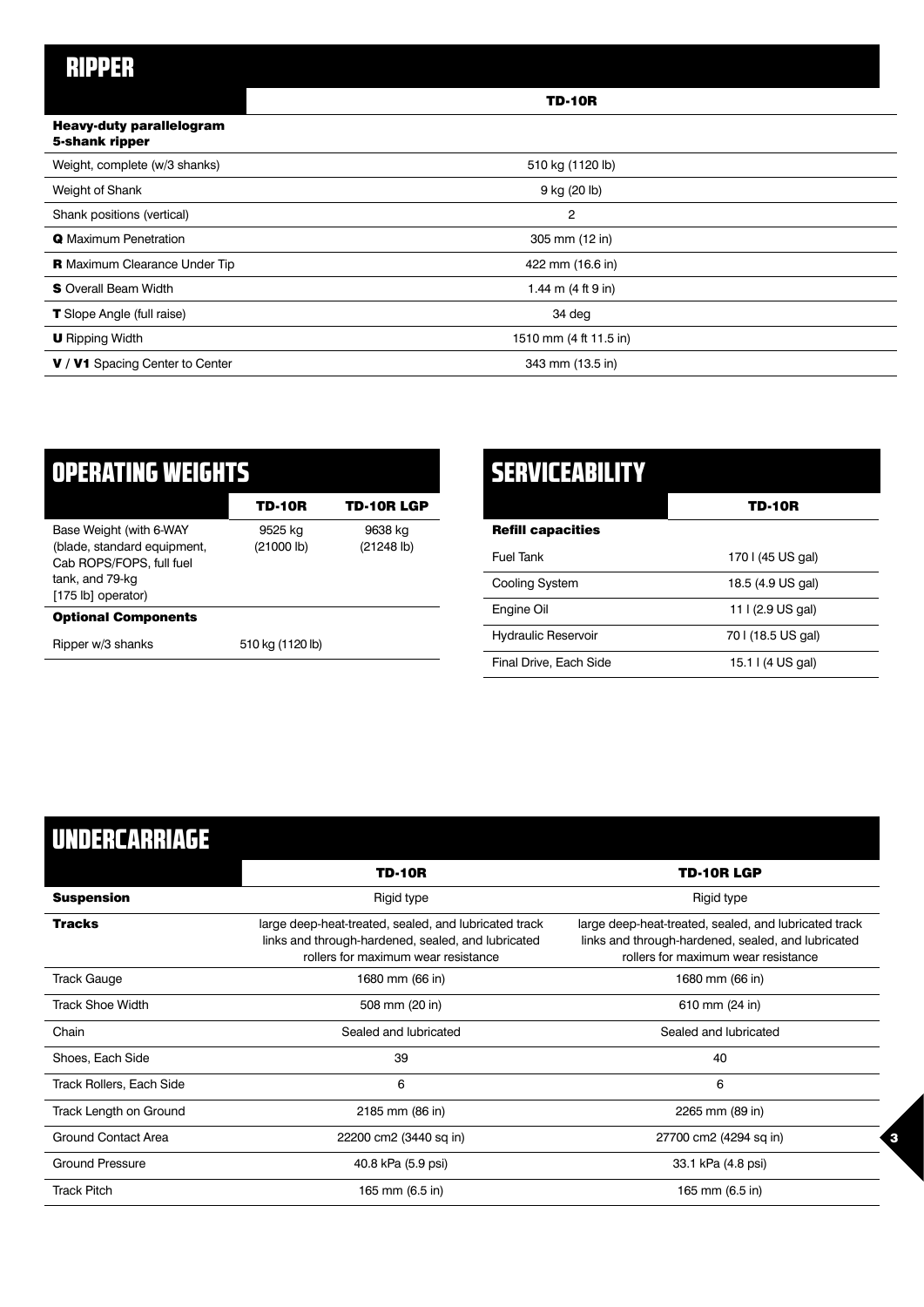## POWERTRAIN

TD-10R

| Transmission        | Single stage 280 mm (11 in) torque converter with<br>a 2.153:1 stall ratio drives to transmission through<br>a double universal joint. Modular, countershaft type<br>power shift transmission, electro-hydraulic control.<br>Preset travel speed and auto-downshift. |
|---------------------|----------------------------------------------------------------------------------------------------------------------------------------------------------------------------------------------------------------------------------------------------------------------|
| Steering            | Single stage planetary type, wet single disc steering<br>clutches. Single disc, wet-type steering brakes.<br>Steering clutches and brakes run in oil and are<br>hydraulically actuated.                                                                              |
| <b>Final drives</b> | Single stage spur-gear drive to sprockets.                                                                                                                                                                                                                           |
| Total ratio         | 8.1 to 1                                                                                                                                                                                                                                                             |

| Travel speeds           |                                                                                                                                                                                            |                |  |
|-------------------------|--------------------------------------------------------------------------------------------------------------------------------------------------------------------------------------------|----------------|--|
| Gear                    | <b>Forward</b>                                                                                                                                                                             | <b>Reverse</b> |  |
|                         | $km/h$ (mph)                                                                                                                                                                               | km/h (mph)     |  |
| 1st                     | 3.7(2.3)                                                                                                                                                                                   | 4.4(2.7)       |  |
| 2 <sub>nd</sub>         | 6.2(3.8)                                                                                                                                                                                   | 7.3(4.5)       |  |
| 3rd                     | 10.0 (6.2)                                                                                                                                                                                 | 12.0 (7.4)     |  |
| Maximum<br>drawbar pull | 158 kN (35519.8 lb                                                                                                                                                                         |                |  |
| <b>Brakes</b>           |                                                                                                                                                                                            |                |  |
| Service                 | Spring applied hydraulically released single-disc wet<br>brakes.<br>Foot pedal piloted control                                                                                             |                |  |
| Parking                 | The steering brakes also act as service and parking<br>brakes. Service brakes are locked automatically<br>when the transmission safety lever is actuated or<br>when the engine is cut off. |                |  |

4

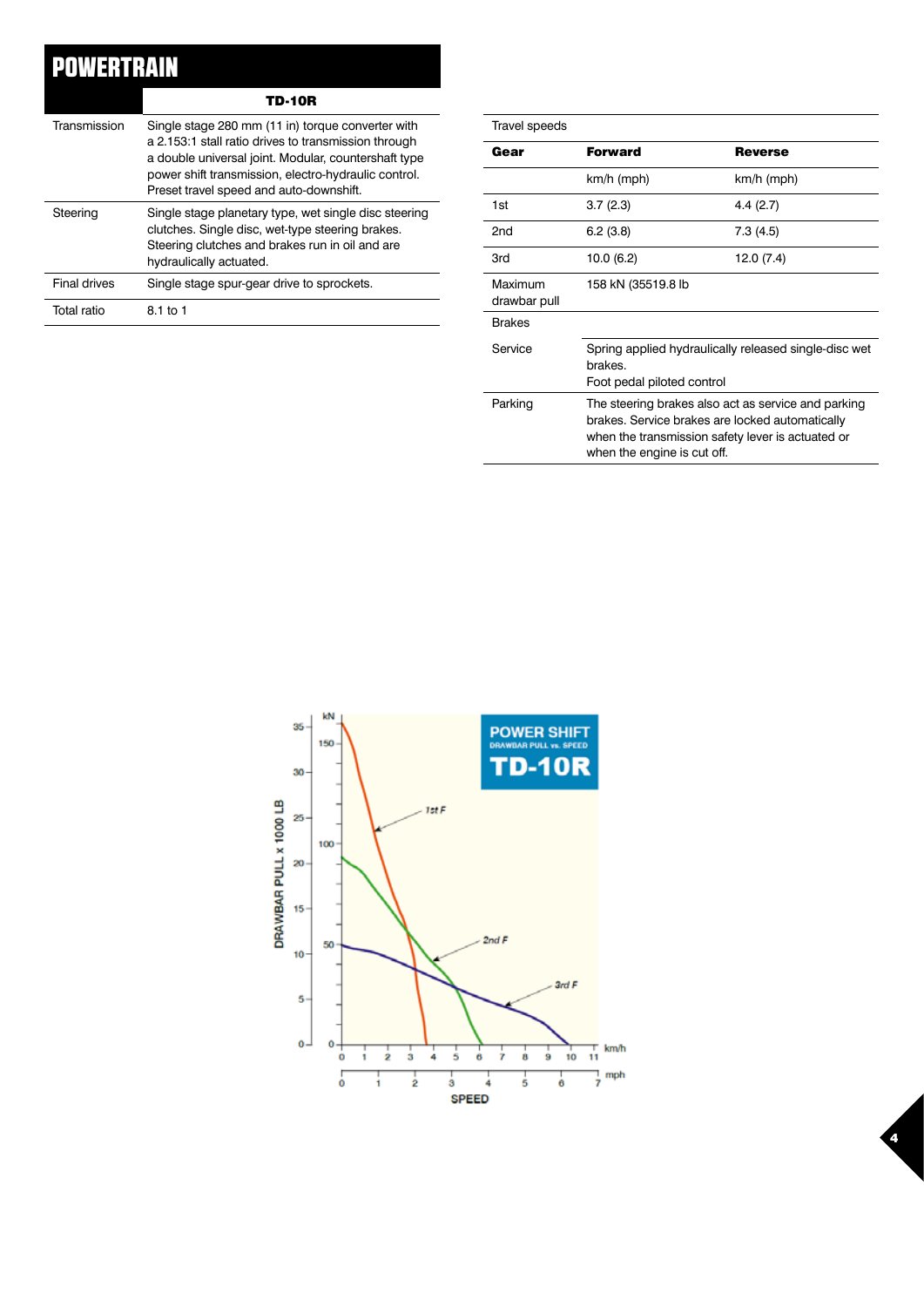#### ENGINE & COOLING

Engine, Cummins QSB4.5, Tier 3, emission certified, turbocharged, direct injection, 76 kW (101 fwhp)

Air cleaner, dry type, with primary and safety elements and service indicator Antifreeze, -34°F (-37°C)

Cooling module; includes radiator, transmission oil cooler and charge air cooler; isolation mounted

Engine speed control knob, L.H. location

Fan, blower

Muffler, underhood with exhaust pipe and elbow Strainer, fuel

Water separator, fuel system

#### DRIVETRAIN

Torque converter, single stage Transmission, full power shift, 3 speeds forward, 3 reverse Steering, left hand single lever control (joystick with safety lever)

#### OPERATOR'S ENVIRONMENT

Canopy ROPS/FOPS (SAE J1040, J231), with roof extension and roof headliner and mirror Seat, suspension type with adjustable arm rests Seat belt (SAE J386) - 3" wide, retractable Tools compartment Cup holder

#### HYDRAULIC CONTROLS

Hydraulics, 3-spool valve, "T" control

#### INSTRUMENTATION

 Gauges: fuel level, coolant temperature, engine oil pressure, powertrain oil temperature, voltmeter, hourmeter Warning lights: transmission filter service indicator, air filter and hydraulic filter service indicator

#### ELECTRICAL

Alarm, back-up, 2 level sound Alternator, 105 A Battery (1), 12 V, 960 CCA, maintenance free, cold start Horn electric Lights, 2 front, 1 rear, halogen type Starting, 12 V Starting aid - air grid heater

#### GUARDS

Crankcase with pull hook, lights, radiator, transmission, rock deflector, fan, fuel tank bottom and back-up alarm Engine hood, solid Engine side doors, perforated Protection guard for fuel tank and fuel filler Radiator guard door, louvered

#### UNDERCARRIAGE

Track adjusters, hydraulic Track chains, sealed & lubricated (LTS) with split master links, 39 links Track frame, 6 roller, 1680 mm (66") gauge, rigid type, lifespan lubricated rollers and idlers, front and rear chain guides Track frame covers Track shoes, 508 mm (20") Counterweights, front idler

#### UNDERCARRIAGE (LGP)

Track adjusters, hydraulic Track chains, sealed & lubricated (LTS) with split master links, 39 links Track frame, 6 roller, 1680 mm (66") gauge, rigid type, lifespan lubricated rollers and idlers, front and rear chain guides Track frame covers Track shoes, 610 mm (24") Counterweights, front idler

#### OTHER STANDARD EQUIPMENT

Filters, with "spin-on" elements, engine oil, fuel, power train, equipment hydraulic Hitch, retrieval Manuals, parts and operator's Power train diagnostic check panel with brake release port Rear access platform

5